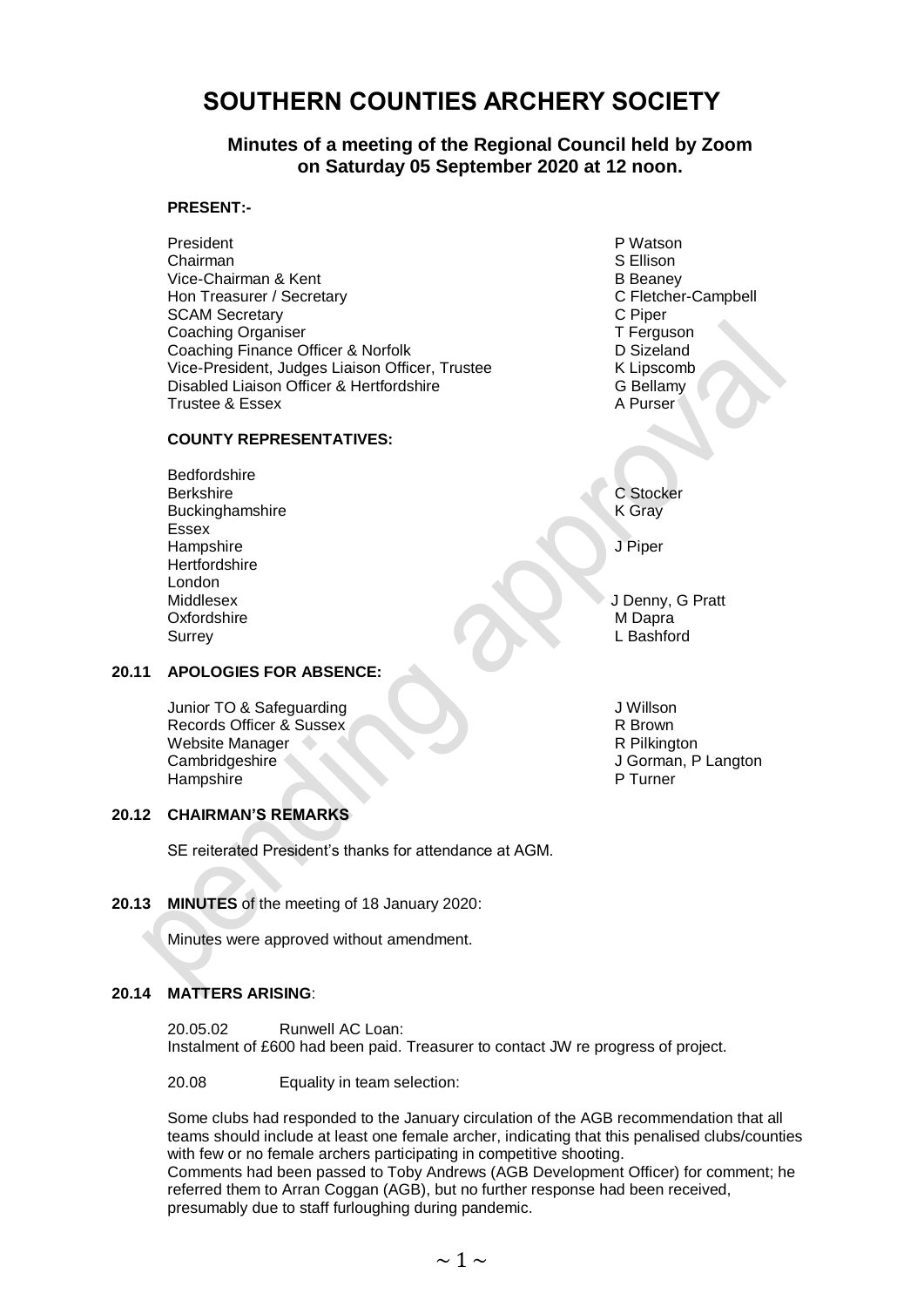MD commented that Oxon has separate team competitions for male/female/junior. Hants Indoor is junior-specific; Outdoor selects club teams purely on scores. SE pointed out that different rounds attract different score ranges. Kent simply specifies teams of 4 archers.

Oxon was invited to make a proposal for recommended team selection criteria for consideration at the next meeting.

AP noted that in the past the county/club hosting a regional event had been free to decide format for the event, but some counties simply could not raise sufficient competitive female archers.

TA's proposal at last meeting had resulted from the promotion of female archery being part of the AGB Development Plan.

## **20.15 CIO Constitution: Complementary Rules**:

These had already been approved with Constitution at AGM It was agreed to send flowers as token of thanks to solicitor who had reviewed.

# **20.16 REPORTS FROM OFFICERS & OFFICIALS**

Officers and Officials had nothing to add to AGM reports, due to lack of activity over past several months, except:

# **20.16.03: SCAM Secretary**:

This year:

Total number of entries  $= 79$  up to 15.03.2020



The uptake in BACS entry fees for the York/Hereford was just under half.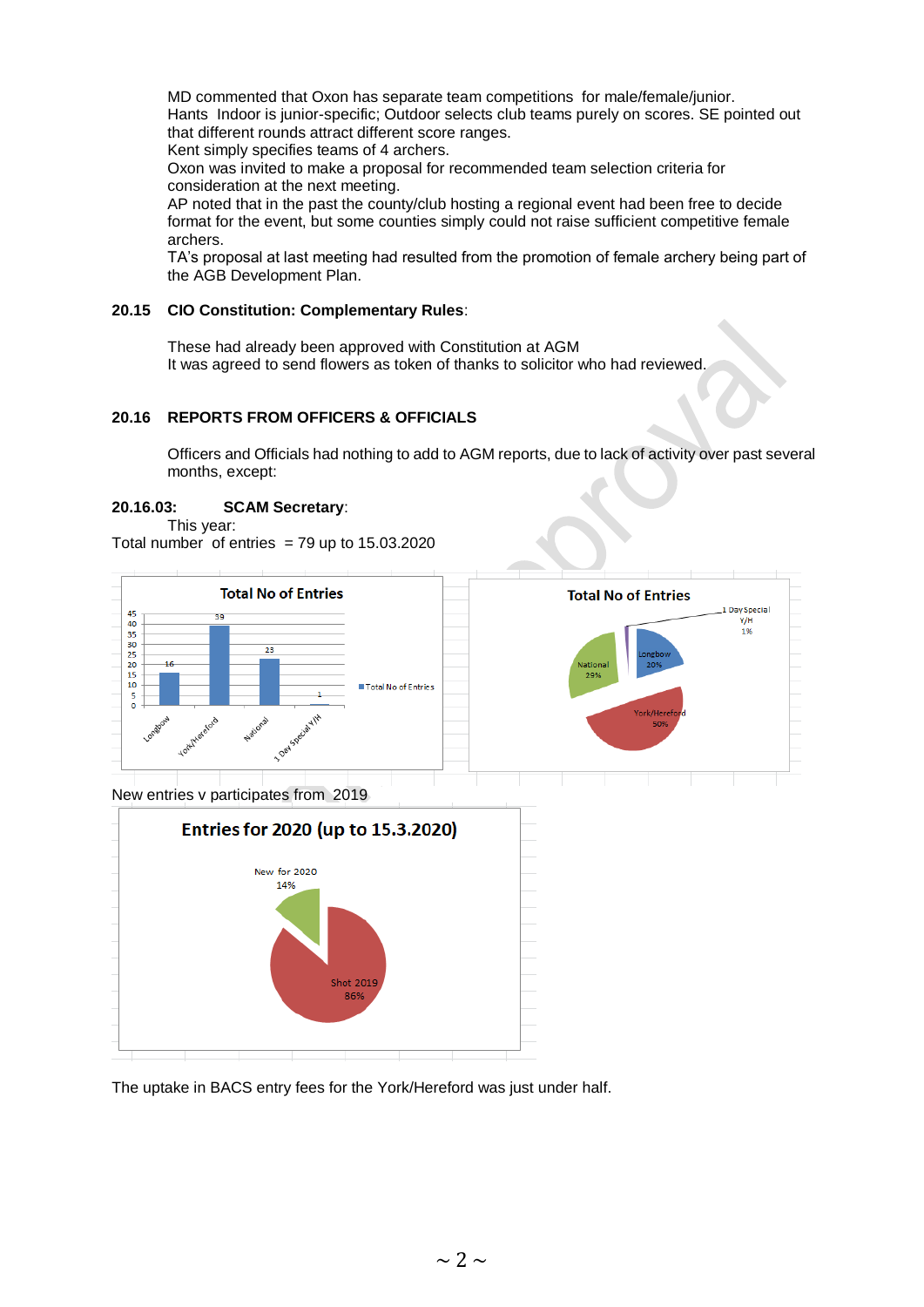

Entry fees had been repaid to all.

Plans for 2021 are in hand, but could be a challenge; it was uncertain whether the Winchester field will be made available.

# **Carla Piper – SCAS Secretary**

## **20.16.04 Indoor TO**:

CP understood that A Caine may not be willing to host the event again next year. Hants may be willing to incorporate the SCAS shoot into its County indoor shoot, assuming that the relevant facilities will be available/practicable; limits on numbers due to social distancing requirements could easily lead to a substantial financial loss. It was agreed to submit a WRS application on the presumption that the event can go ahead.

## **20.16.11 Judges' Liaison Officer**:

I think we can all agree that it has been a very strange year and it looks like this will continue for a while.

Whilst not much has happened since January physically, apart from a very successful National Judges Conference in Taunton, Somerset which was well attended by SCAS, the SCAS Judge Committee has done what it can to keep the Judges informed of news. This has been mainly through several emails keeping them up to date with Rule Interpretations and Judge changes. We have also made sure that Judges are aware of the new guidance for Judges now competitions are returning. However there is no compulsion for any Judge to attend a competition if they do not want to and there will be no adverse effects if they do not want to return to Judging at present.

Archery GB have also organised a quiz night for Judges and have been working hard to put the Judge Annual Return Forms online to make things easier for Judges. This will be unveiled in a month through a webinar. My thanks go to AGB for communicating with me as JLO through the pandemic and ensuring all JLOs were kept informed and were able to comment on the guidance for Judges at competitions.

We also have some new Judges. Richard Custance who is a National Judge has moved from EMAS to Kent. We also have a number of new candidates – John Owen from Essex, Jackie Lee from Berkshire, Nick Lee from Berkshire and Helen Piper from Surrey.

As always, if anyone has any questions on Judging or the Rules or there is anything else we can assist with, please don't hesitate to ask me, Hannah or Richard.

#### **Katy Lipscomb – Judge Liaison Officer**

## **20.16.12 Chairman of Coaches**:

Conference had to be cancelled, but sessions on Zoom are in progress and had proved popular; video recordings are available on the website. There will be a Zoom coaches meeting at the end of the month.

#### **Tony Ferguson – Chairman of Coaches**